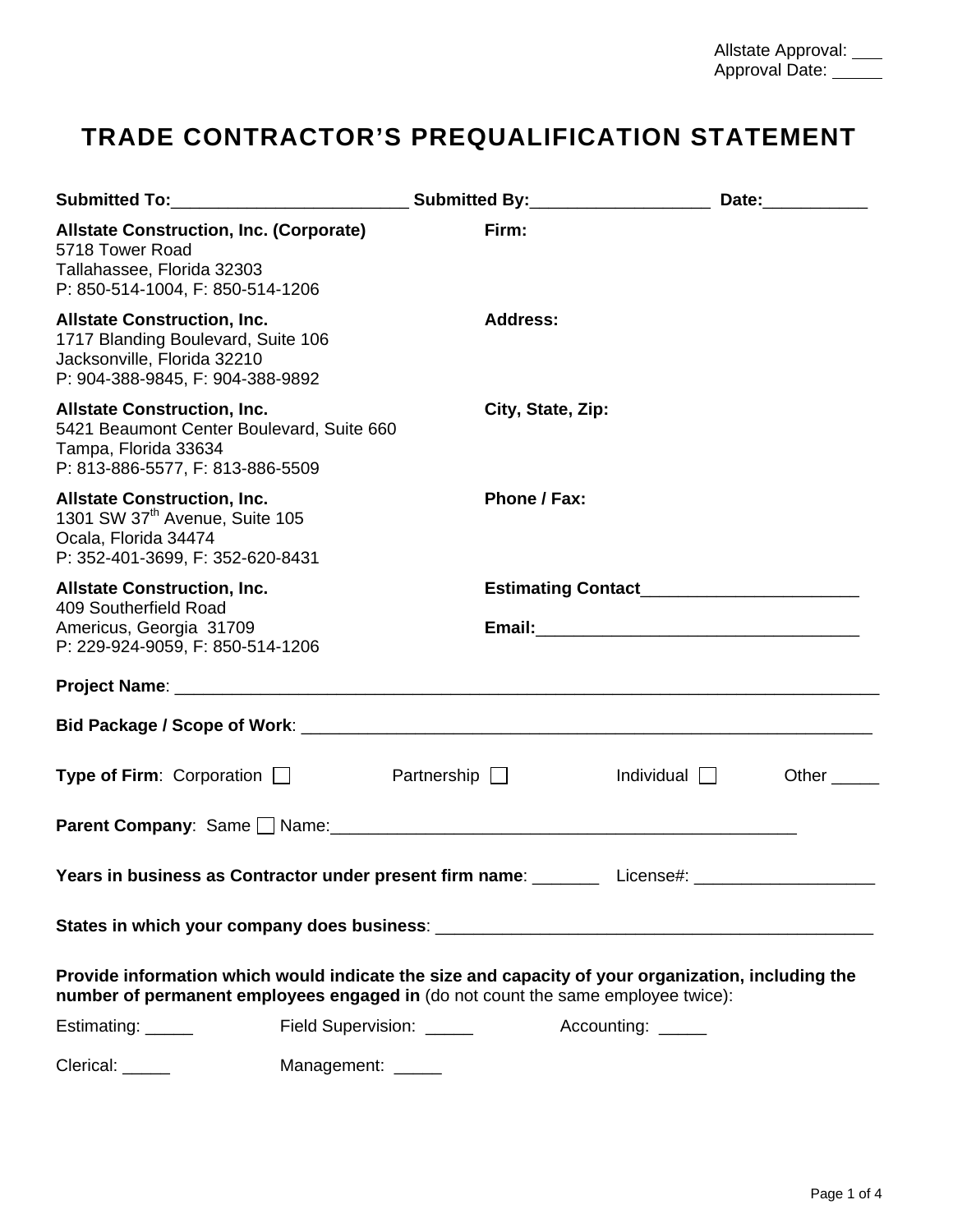| Is your organization a registered MBE/WBE contractor?<br><b>No</b><br>$Yes$ $\Box$                                                                    |             |
|-------------------------------------------------------------------------------------------------------------------------------------------------------|-------------|
| Is your organization currently registered with Dun & Bradstreet? Yes $\Box$<br>$No$ $ $ $ $<br>If yes, what is your D&B Number?                       |             |
| What is your organization's current worker's compensation modification rate?                                                                          |             |
| $No$    <br>Has your firm ever failed to complete a contract?<br>Yes                                                                                  |             |
| Has your firm had any subcontractors fail to complete a contract in the last 5 years? Yes $\Box$                                                      | $No$ $\Box$ |
| Are there any judgments, claims or suits pending or outstanding against your firm? Yes $\Box$                                                         | $No$        |
| Has you firm been involved in bankruptcy of reorganization? Yes $\Box$<br>No II                                                                       |             |
| Has your firm been a party to any lawsuits or requested arbitration with regard to Construction projects in the<br>last five years? Yes $\Box$<br>No. |             |
| (If answer to any of the above questions is yes, please provide explanation.)                                                                         |             |

**Please list four different general contractors and owners for whom you have performed similar scopes of work regarding similar facilities.** 

| А. |                                         | В. |                                         |
|----|-----------------------------------------|----|-----------------------------------------|
|    | (Project)                               |    | (Project)                               |
|    | (Owner's Representative & Phone Number) |    | (Owner's Representative & Phone Number) |
|    | (General Contractor)                    |    | (General Contractor)                    |
|    | (Contact, Phone Number)                 |    | (Contact, Phone Number)                 |
|    | (Approximate Dollar Value)              |    | (Approximate Dollar Value)              |
| C. |                                         | D. |                                         |
|    | (Project)                               |    | (Project)                               |
|    | (Owner's Representative & Phone Number) |    | (Owner's Representative & Phone Number) |
|    | (General Contractor)                    |    | (General Contractor)                    |
|    | (Contact, Phone Number)                 |    | (Contact, Phone Number)                 |
|    | (Approximate Dollar Value)              |    | (Approximate Dollar Value)              |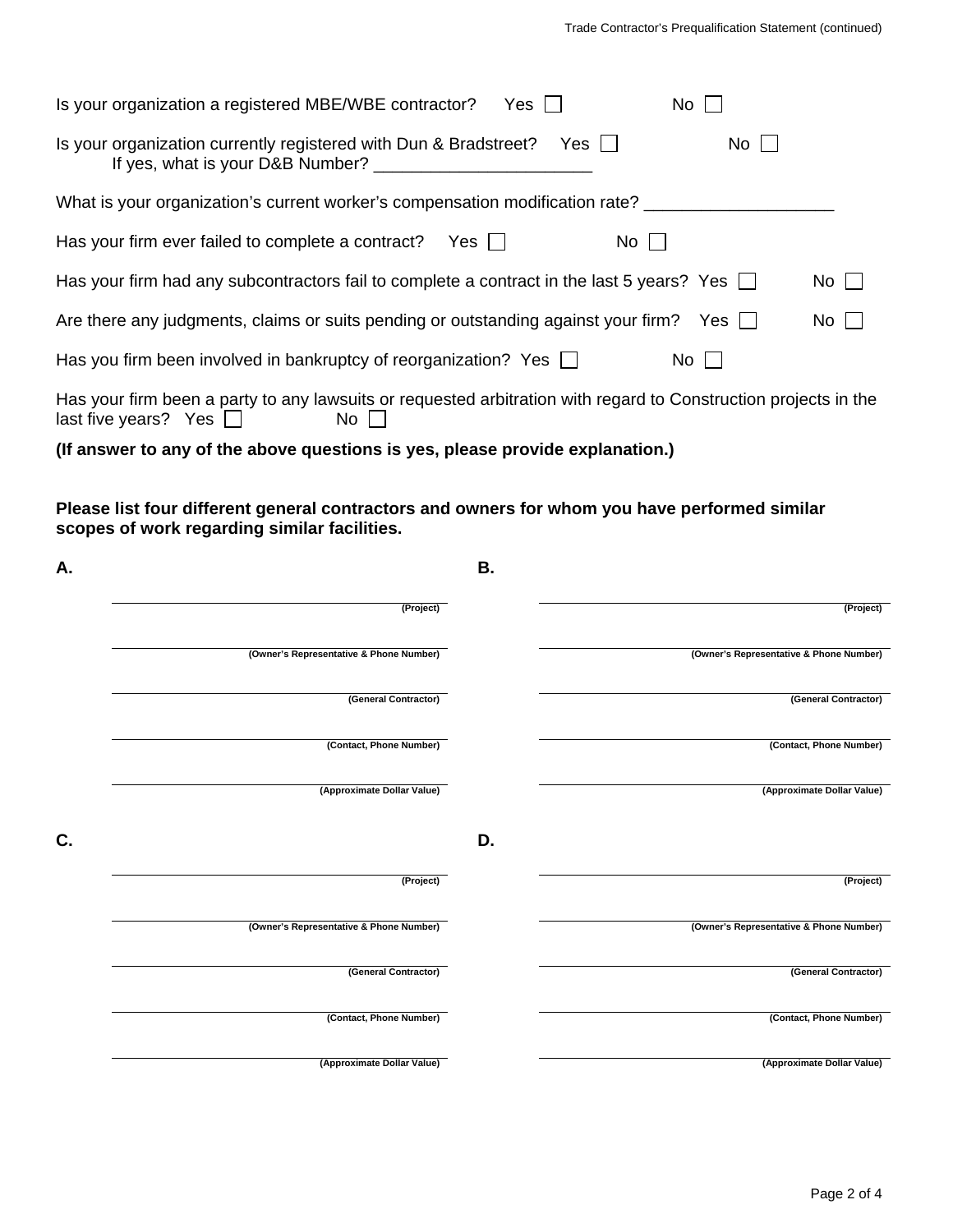## **Five Largest Projects Completed in Last Five Years:**

| Project | <b>General Contractor &amp; Phone No.</b> | <b>Contract Amount</b> |
|---------|-------------------------------------------|------------------------|
| 1.      |                                           |                        |
|         |                                           |                        |
| 2.      |                                           |                        |
|         |                                           |                        |
| 3.      |                                           |                        |
|         |                                           |                        |
| 4.      |                                           |                        |
|         |                                           |                        |
| 5.      |                                           |                        |
|         |                                           |                        |

Average Annual Billing for Last Five Years: \$\_\_\_\_\_\_\_\_\_\_\_\_\_\_\_\_\_\_\_\_\_\_\_\_\_\_\_\_\_\_\_\_\_\_\_

Last Year's Billing: \$\_\_\_\_\_\_\_\_\_\_\_\_\_\_\_\_\_\_\_\_\_\_\_\_\_\_\_\_\_\_

**Major Projects Under Contract**:

| PROJECT NAME and % COMPLETE | $\%$ | <b>COMPLETION DATE</b> | <b>CONTRACTOR</b> | <b>CONTRACT AMOUNT</b> |
|-----------------------------|------|------------------------|-------------------|------------------------|
|                             |      |                        |                   |                        |
|                             |      |                        |                   |                        |
|                             |      |                        |                   |                        |
|                             |      |                        |                   |                        |
|                             |      |                        |                   |                        |
|                             |      |                        |                   |                        |
|                             |      |                        |                   |                        |
|                             |      |                        |                   |                        |

**Total Projects Under Contract (including those not listed above)**:\$\_\_\_\_\_\_\_\_\_\_\_\_\_\_\_\_\_\_\_\_\_\_\_\_\_\_\_\_\_

Percent Negotiated Projects Under Contract: \$\_\_\_\_\_\_\_\_\_\_\_\_\_\_\_\_\_\_\_\_\_\_\_\_\_\_\_\_\_\_\_\_\_\_\_